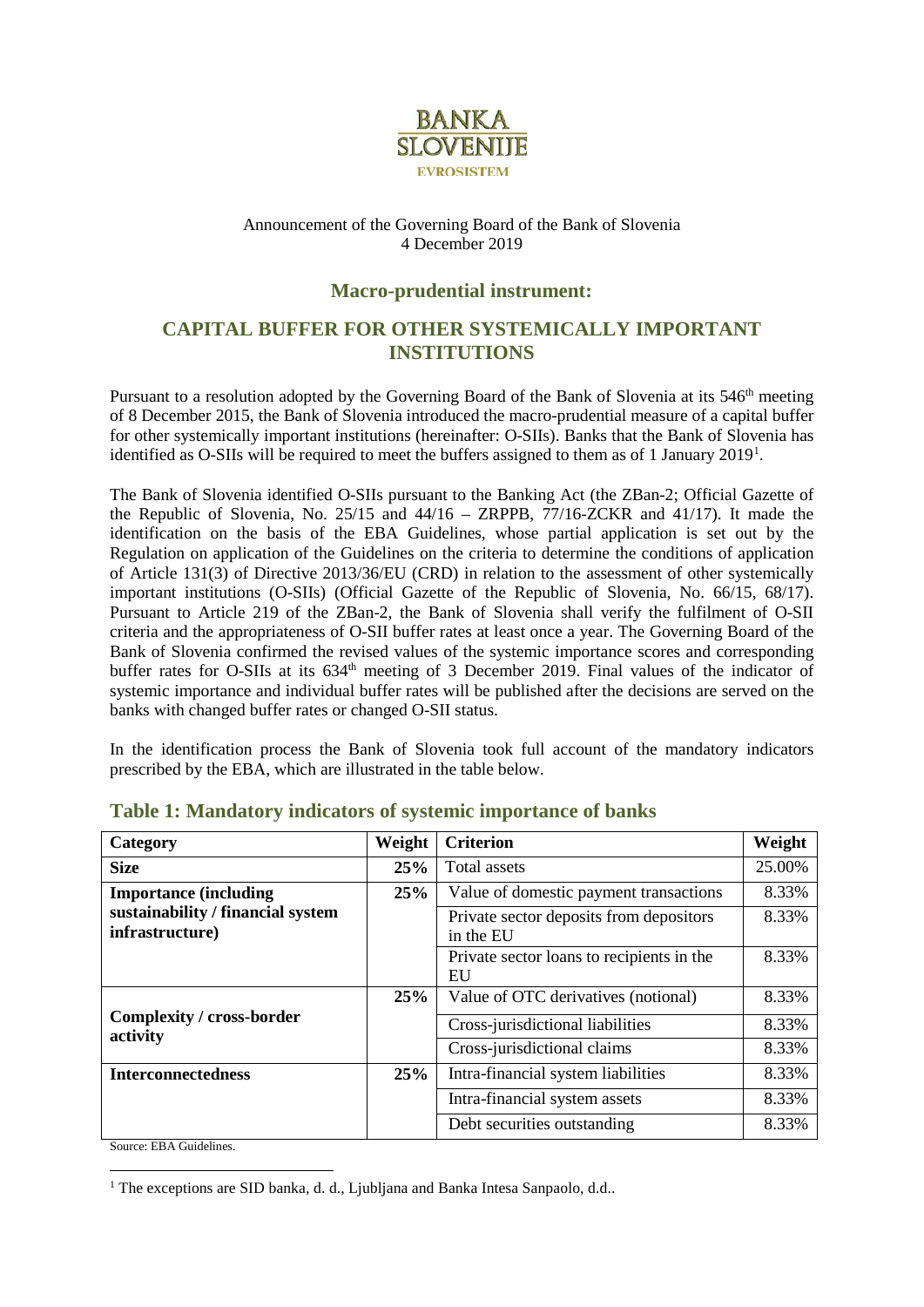The score was calculated in accordance with the guidance set out in point 8 of the EBA Guidelines:

- (a) by dividing the indicator value of each individual relevant entity by the aggregate amount of the respective indicator values summed across all institutions in the Member State (the "denominators");
- (b) by multiplying the resulting percentages by 10,000 (to express the indicator scores in terms of basis points);
- (c) by calculating the category score for each relevant entity by taking a simple average of the indicator scores in that category;
- (d) by calculating the overall score for each relevant entity by taking a simple average of its four category scores.

When identifying O-SIIs, the Bank of Slovenia followed the EBA methodology, with the exception of point 9 of the EBA Guidelines, which entrusts the authorities with the possibility to raise the threshold for O-SII identification up to 425 basis points as a maximum. Namely, in 2017 the Bank of Slovenia decided to raise the threshold for the identification of O-SIIs from 350 to 500 basis points and, consequently, to adjust the scale linking the achieved number of points and the buffer rate for the O-SIIs (Article 2 of the Regulation on the determination of the buffer for other systemically important institutions, Official Gazette of the Republic of Slovenia, No. 96/15, 68/17).

The Bank of Slovenia simultaneously set out the buffer for O-SIIs in accordance with Article 221 of the ZBan-2. Banks are required to meet full buffer for O-SIIs as of 1 January 2019. SID Bank was given one-year for the full construction of the buffer - it must be met as of 1 January 2020. Intesa Sanpaolo was also designated as a DSPB in 2019 and was set for a one-year deadline for building a buffer. The bank must meet the buffer as of 1 January 2021.

In the definition of the buffer rate the Bank of Slovenia took particular account of the score calculated on the basis of the EBA Guidelines, and additionally took account of the buffer rates defined by other EU Member States. The thresholds for the bands for which a specific buffer rate is defined are set out by the Regulation on the determination of the buffer for other systemically important institutions. They are also illustrated in the table below.

| <b>SCORE</b>    | <b>CAPITAL BUFFER</b> |
|-----------------|-----------------------|
| 5400 and higher | 2.00%                 |
| 4700 - 5399     | 1.75%                 |
| $4000 - 4699$   | 1.50%                 |
| 3300 - 3999     | 1.25%                 |
| 2600 - 3299     | 1.00%                 |
| 1900 - 2599     | 0.75%                 |
| 1200 - 1899     | 0.50%                 |
| 500 - 1199      | 0.25%                 |

### **Table 2: Capital buffer rate**

Source: Regulation on the determination of the buffer for other systemically important institutions.

The scores in relation to the indicators of systemic importance and the capital buffer rates as confirmed in [2](#page-1-0)019 that must be met by banks as of 1 January 2019<sup>2</sup> are illustrated in the table below. Each bank must meet the buffer at the highest level of consolidation in Slovenia, through common equity Tier 1 capital.

<span id="page-1-0"></span><sup>&</sup>lt;sup>2</sup> The exceptions are SID banka, d. d., Ljubljana and Banka Intesa Sanpaolo, d.d..